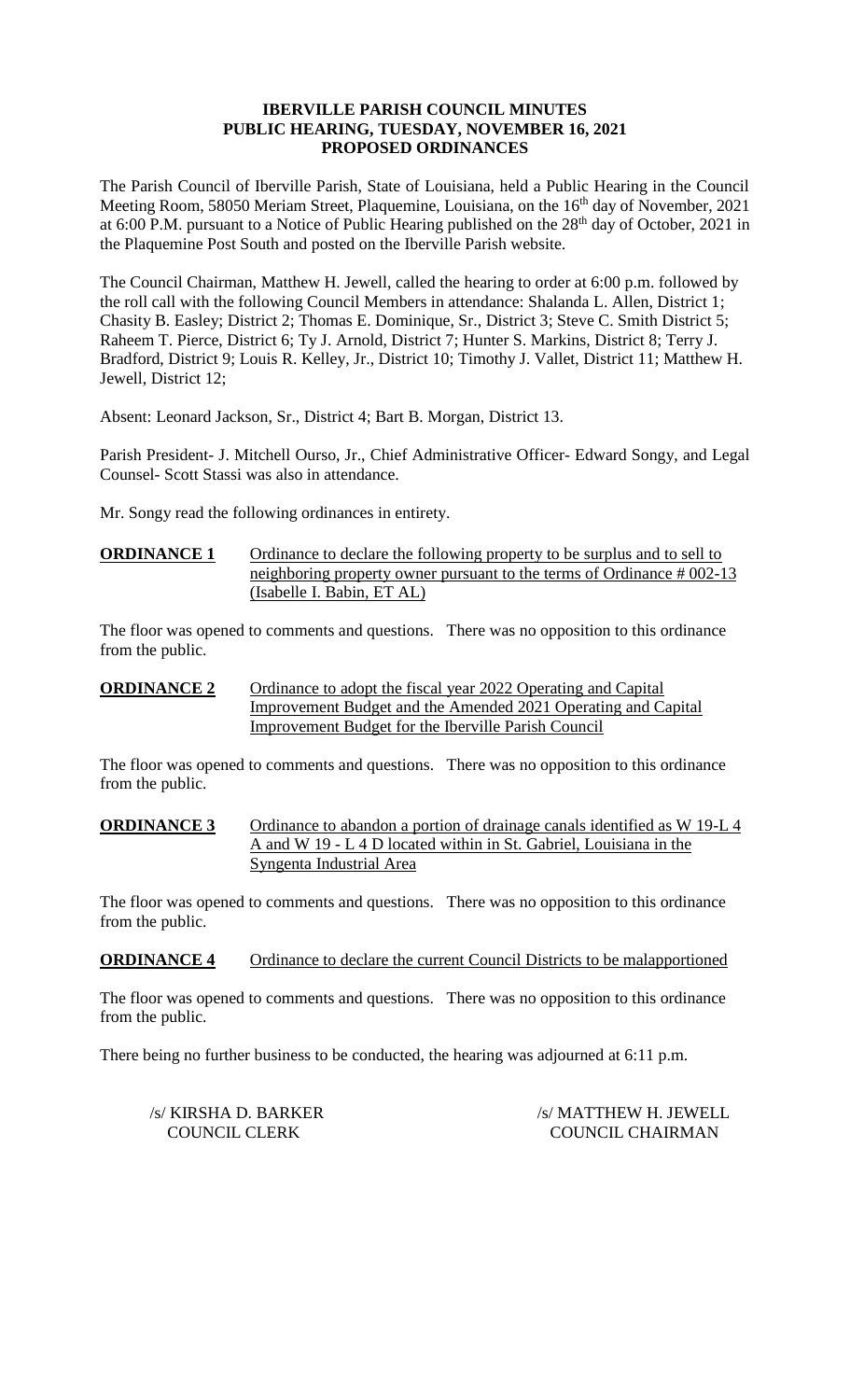#### **IBERVILLE PARISH COUNCIL MINUTES REGULAR MEETING, TUESDAY, NOVEMBER 16, 2021**

The Parish Council of Iberville Parish, State of Louisiana, met in Regular Session, in the Council Meeting Room, 2nd Floor, Courthouse Building, 58050 Meriam Street, Plaquemine, Louisiana, on the  $16<sup>th</sup>$  day of November, 2021.

The Council Chairman, Matthew H. Jewell, called the meeting to order at 6:30 p.m. followed by the roll call with the following Council Members in attendance: Shalanda L. Allen, District 1; Chasity B. Easley; District 2; Thomas E. Dominique, Sr., District 3; Steve C. Smith District 5; Raheem T. Pierce, District 6; Ty J. Arnold, District 7; Hunter S. Markins, District 8; Terry J. Bradford, District 9; T Louis R. Kelley, Jr., District 10; Timothy J. Vallet, District 11; Matthew H. Jewell, District 12.

Absent: Leonard Jackson, Sr., District 4; Bart B. Morgan, District 13

Parish President- J. Mitchell Ourso, Jr., Chief Administrative Officer- Edward Songy, and Legal Counsel- Scott Stassi was also in attendance.

A quorum was present and due notice had been posted and published in the Plaquemine Post South newspaper on the  $11<sup>th</sup>$  day of November, 2021. The Pledge of Allegiance followed.

Council Chairman Jewell called for anyone wanting to make public comments to register with the Clerk. No one registered to speak.

#### ADDENDUM

A) Resolution for authorization to enter into Cooperative Endeavor Agreement between Iberville Parish and East Baton Rouge Parish for desnagging of Bayou Manchac from Highway 30 in St. Gabriel to Alligator Bayou Floodgates

During the Resolution Committee Meeting it was previously recommended to add this addendum item to the Resolution Committee Report during the regular meeting as Resolution C.

Upon a motion by Councilman Smith, and seconded by Councilman Pierce, it was moved to add the resolution to the agenda as Resolution C. The motion having been duly submitted to a vote was duly adopted by the following yea and nay votes on roll call:

YEAS: Allen, Easley, Dominique, Smith, Pierce, Arnold, Markins, Bradford, Kelley, Vallet. NAYS: None. ABSTAIN: None. ABSENT: Jackson, Morgan.

The motion was declared adopted by the Chairman on November 16, 2021.

#### PRESENTATIONS AND APPEARANCES

- A) Proclamation for 2021 Evangeline Queen- Miss Isabella Maria LoBue
	- Chairman Jewell read aloud a proclamation, honoring Miss Isabella LoBue as Miss Evangeline for the 53rd International Acadian Festival Weekend in Iberville Parish.
	- Parish President Ourso also presented Miss LoBue a frame honoring her as the Honorary Parish President.
	- Evangeline Queen Emma Hargrove came before the Council to express her gratitude for the opportunity of being chosen as Evangeline. She thanked the Council for this honor.
	- Pictures were taken were for the newspaper.

#### APPROVAL OF MINUTES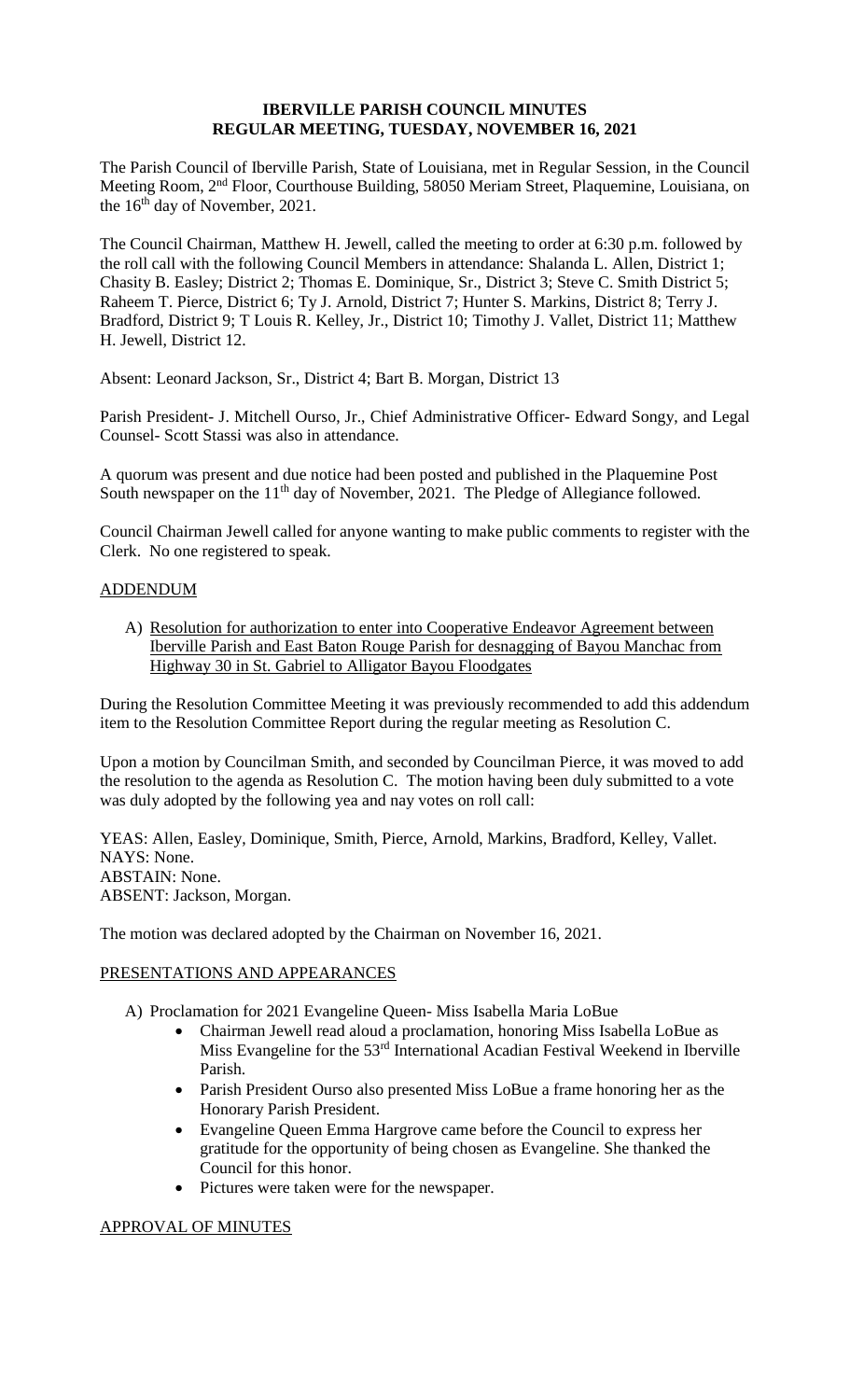Upon a motion by Councilman Arnold, and seconded by Councilman Bradford, it was moved to wave the reading of the minutes of October 19, 2021 and approve as written. The motion having been duly submitted to a vote was duly adopted by the following yea and nay votes on roll call:

YEAS: Allen, Easley, Dominique, Smith, Pierce, Arnold, Markins, Bradford, Kelley, Vallet. NAYS: None. ABSTAIN: None. ABSENT: Jackson, Morgan.

The motion was declared adopted by the Chairman.

# PRESIDENT'S REPORT

- President Ourso thanked the Council for being a part of the annual Veterans' Ceremony. He also thanked all of his staff for their efforts.
- President Ourso stated Mr. Randy Ware, former Director of the Office of Community Services has passed away.
- East Baton Rouge Parish approached Iberville Parish regarding an Intergovernmental Cooperative Endeavor Agreement for the cleaning and desnagging of Bayou Manchac from LA. Highway 30 to the Alligator Bayou Floodgate. He is waiting on their signed copy to be sent back to Iberville and requests the Council's approval to sign the agreement through the resolution below.
- A slideshow was presented to the Council. The first slide showed the delivery of the three vessels to the Alligator Bayou lock structure to eliminate future road cuts. A second slide showed the Dorcy-LaCroix Crossing and the right way the local residents made themselves. The Parish was approached to purchase this area by the Dupont family and to black top this existing road. Then the State and the railroad company will close one of the crossings. A third slide showed the current construction work being done on the new IPRD maintenance facility and the subservice drainage on the fields. The Elks Club Lodge that currently sits in the middle of this construction has offered to sell the property to the Parish. Their corporate office in Chicago must send a document stated they have the authority to sell this property. He also has not received an appraisal price for this property.
- Councilwoman Allen spoke about recent calls from residents regarding the Dorcy-LaCroix Crossing. She stated closing the crossing will help the residents who live back there.
- President Ourso stated the garbage contract has been a nightmare. He is not happy with Pelican Waste's boom truck service that the Parish pays \$88,000 a month. The Parish ordered two Parish owned boom trucks. A boom truck driver will be hired, and the Parish will do away with Pelican Waste's boom truck services.
- He wished the Council and their families a Happy Thanksgiving.

#### FINANCIAL REPORT

Finance Director, Randall Dunn stated the operating budget ordinance was discussed during the public hearing. The general operating budget is right at \$36 million. The utility department's budget is \$7 million, and the capital improvement budget is right at \$22 million. The Parish is now within 5% of the sales tax budget as of October.

#### OLD BUSINESS

## **ORDINANCE IPC# 017-21**

# **ORDINANCE TO DECLARE THE FOLLOWING PROPERTY TO BE SURPLUS AND TO SELL TO NEIGHBORING PROPERTY OWNER PURSUANT TO THE TERMS OF ORDINANCE # 002-13 (ISABELLE I. BABIN, ET AL)**

WHEREAS the Parish of Iberville has a tax interest in the property described below which has been adjudicated for non-payment of property taxes.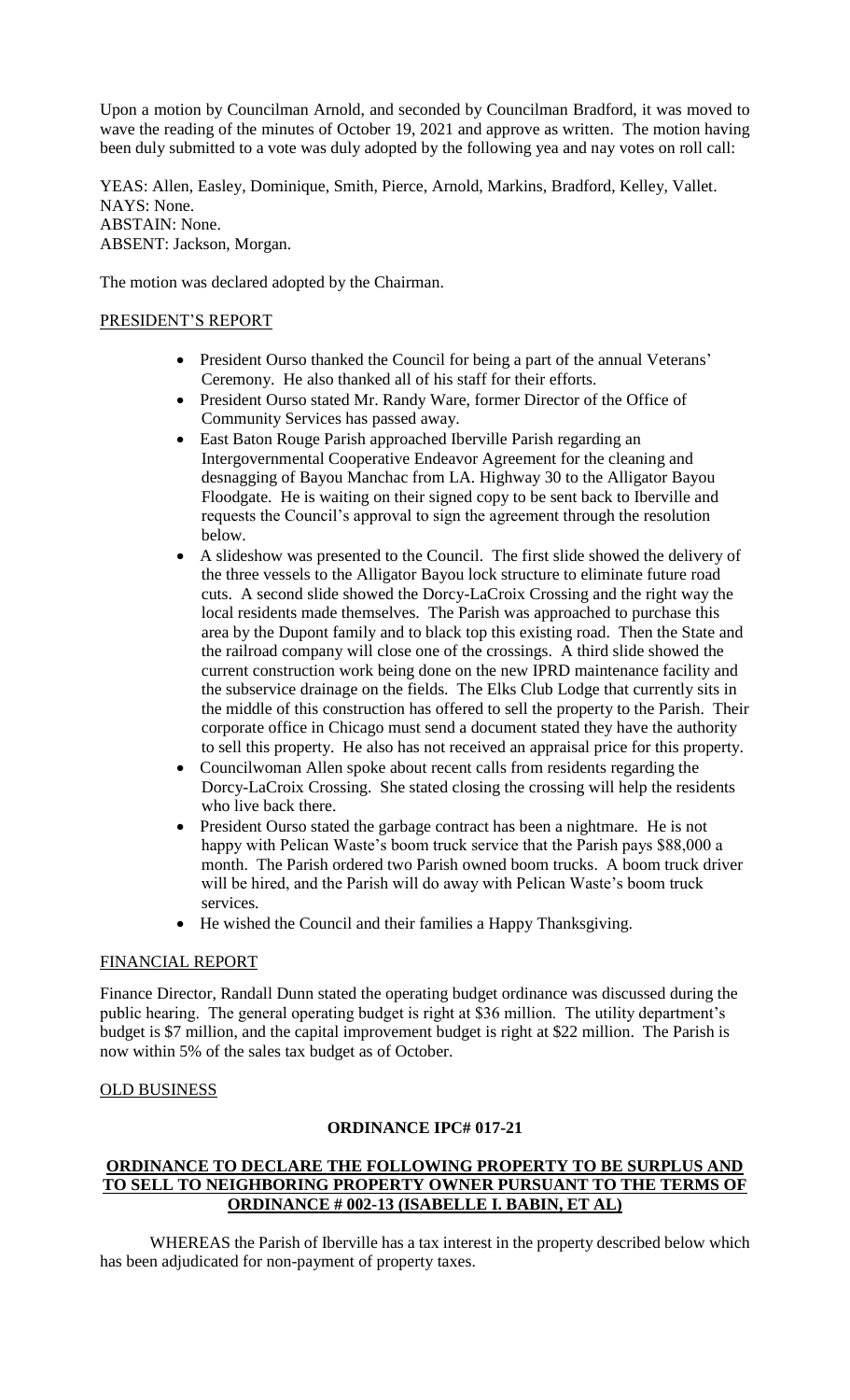WHEREAS "Property 1" listed below, has been previously declared to be surplus by Iberville Parish Council Ordinance # 012-21.

WHEREAS the adjudicated property listed herein has been maintained for at least one year by an adjoining landowner. Section 14 of IPC Ordinance # 002-13 states: "Notwithstanding any provision of this Ordinance, Iberville Parish Council may, pursuant to the provisions of La. R.S. 47:2201(2)(B), as revised by Act 511 of 2009, allow adjoining landowners of an adjudicated property which constitutes an adjudicated vacant lot to purchase the adjudicated vacant lot for any price set by Iberville Parish Council without any public bidding at a public meeting of the Iberville Parish Council provided that Iberville Parish Council determines that the adjoining landowner has maintained the property for a period of one (1) year prior to the sale. Such sale shall be deemed a public sale under the provisions of this subpart."

WHEREAS contingent upon the requirements of law being met, including but not limited to, proper notice to any interested parties, advertisement in the official journal of Iberville Parish and the production of the three sworn affidavits attesting to the adjoining landowner's maintenance of the adjudicated lots, the Iberville Parish Council desires, and intends to sell the following properties:

1.) **Parcel #** 0810910350

**Tax debtor:** Isabelle I. Babin, ET AL

# **Location of property:** BATTURE FORMING FR LOTS 5 & 6 PLAN KLEINPETER SEC 46 T9SR12E ///CB 31 E 341 CB 63 E 109

# **Adjoining landowner intending to acquire ownership:** Michael Pitre **Suggested price:** \$ 2,000.00

BE IT ORDAINED that the property described above is not needed for public purposes and is declared to be surplus and should be returned to commerce.

BE IT FURTHER ORDAINED that the property described above shall be sold to the adjoining landowner listed in accordance with the terms of Ordinance # 002-13 and the Iberville Parish Adjudicated Property Program as administered by the Parish Administrator.

BE IT FURTHER ORDAINED that the adjoining landowner of the adjudicated property may purchase the adjoining property for the price suggested above unless another price is designated by the Iberville Parish Council.

BE IT FURTHER ORDAINED that all ordinances or resolutions or parts thereof in conflict herewith are hereby repealed.

BE IT FURTHER ORDAINED should any part of this ordinance be declared null, void, invalid, illegal or unconstitutional, the remainder of the said ordinance shall remain in full force and effect.

The foregoing ordinance which was previously introduced at the meeting of the Iberville Parish Council on October 19, 2021 and a summary thereof having been published in the official journal on October 28, 2021, the public hearing on this ordinance held on the 16<sup>th</sup> day of November, 2021, at 6:00 p.m., in the Council Meeting Room, 58050 Meriam Street, Plaquemine, Louisiana, was brought up for final passage with a motion by Councilman Bradford, and seconded by Councilman Markins, having been duly submitted to a vote, the ordinance was duly adopted by the following yea and nay vote on roll call:

YEAS: Allen, Easley, Dominique, Smith, Pierce, Arnold, Markins, Bradford, Kelley, Vallet. NAYS: None. ABSTAIN: None. ABSENT: Jackson, Morgan.

The ordinance was declared adopted by the Chairman on the 16<sup>th</sup> day of November, 2021.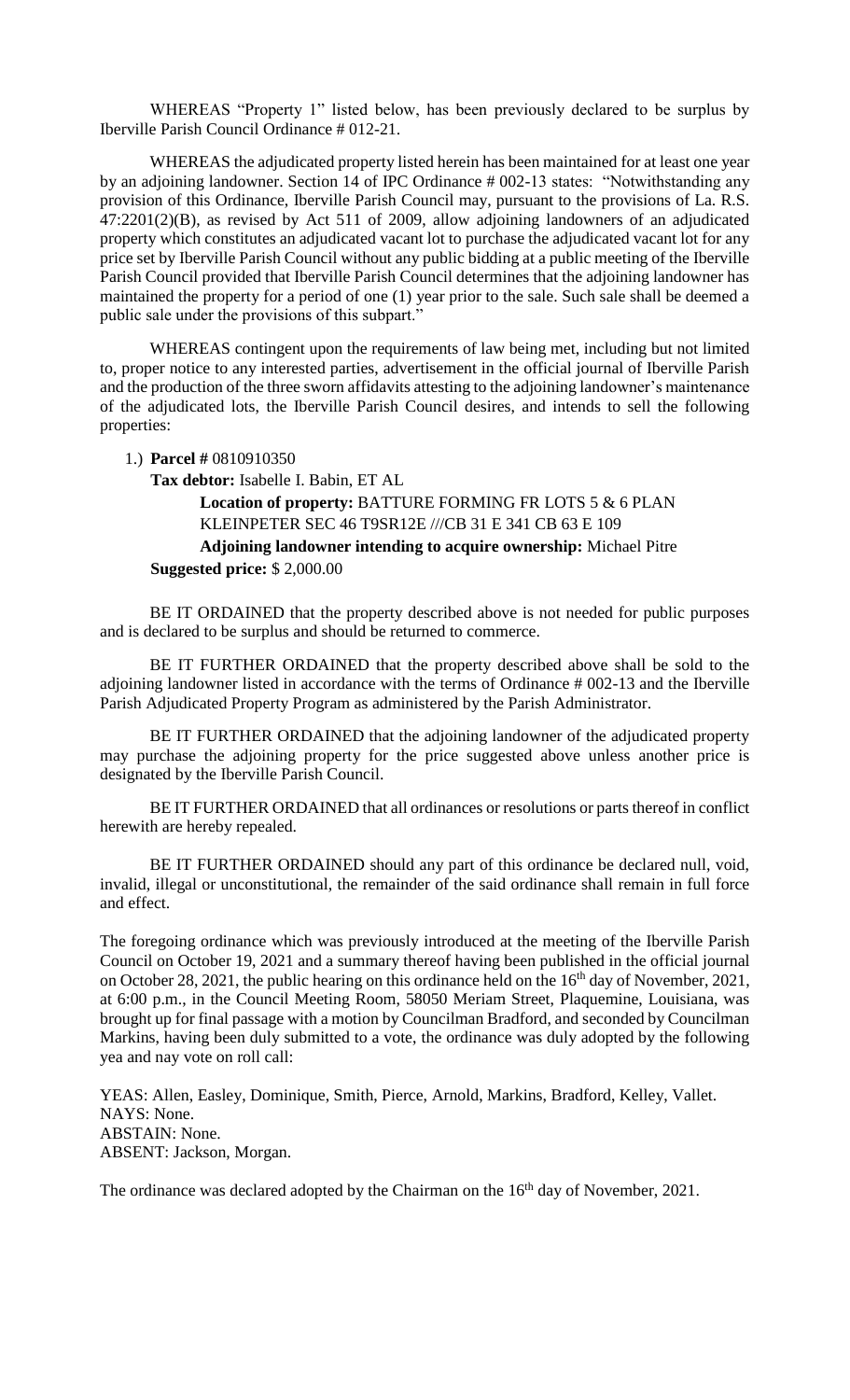# **ORDINANCE IPC# 018-21**

# **PROPOSED 2022 BUDGET AND AMENDED 2021 BUDGET ORDINANCE**

# **ORDINANCE TO ADOPT THE FISCAL YEAR 2022 OPERATING AND CAPITAL IMPROVEMENT BUDGET AND THE AMENDED 2021 OPERATING AND CAPITAL IMPROVEMENT BUDGET FOR THE IBERVILLE PARISH COUNCIL**

WHEREAS, Iberville Parish Home Rule Charter Sections 5-03 and 5-05 provide that the Iberville Parish Council shall adopt annually an operating budget and a capital improvement budget for the fiscal year of January 1, 2022 through December 31, 2022.

WHEREAS, the 2021 amended and 2022 Operating and Capital Improvement Budgets have been presented to the Iberville Parish Council and the General Public, and a public hearing will be held on the budgets and all proposed modifications, if any, on the  $16<sup>th</sup>$  day of November 2021, at 6:00 P.M.

WHEREAS, the Iberville Parish Department of Finance has submitted for appropriation requests to the State of Louisiana, Division of Administration, all requests for capital outlay funding for Parish projects, the Governor's Office of Rural Development, Department of Transportation & Development, Department of Labor, Department of Military Affairs, and Department of Health & Hospitals, and while it is not presently known if the requests will be approved and funded, the State funds shall be included in the 2022 budgets to the extent such funds are received by the Iberville Parish Council.

WHEREAS, the 2021 amended budget and the 2022 Operating and Capital Improvement budgets having been duly submitted for public hearing on the 16<sup>th</sup> day of November, 2021.

NOW, THEREFORE, BE IT ORDAINED by the Iberville Parish Council, as follows;

"That the 2022 Operating and Capital Improvement budgets for the Iberville Parish Council be approved and adopted as amended.

"That the 2021 Amended Budget be approved and adopted."

"That a copy of the budgets shall be on file with the Iberville Parish Council Clerk and open for public inspection in accordance with law."

"That this ordinance be published in accordance with the provision of the Iberville Parish Home Rule Charter, and that the approved budget shall become effective January 1, 2022, in accordance with law."

The foregoing ordinance which was previously introduced at the meeting of the Iberville Parish Council on October 19, 2021 and a summary thereof having been published in the official journal on October 28, 2021, the public hearing on this ordinance held on the  $16<sup>th</sup>$  day of November, 2021, at 6:00 p.m., in the Council Meeting Room, 58050 Meriam Street, Plaquemine, Louisiana, was brought up for final passage with a motion by Councilman Bradford, and seconded by Councilman Markins, having been duly submitted to a vote, the ordinance was duly adopted by the following yea and nay vote on roll call:

YEAS: Allen, Easley, Dominique, Smith, Pierce, Arnold, Markins, Bradford, Kelley, Vallet. NAYS: None. ABSTAIN: None. ABSENT: Jackson, Morgan.

The ordinance was declared adopted by the Chairman on the 16<sup>th</sup> day of November, 2021.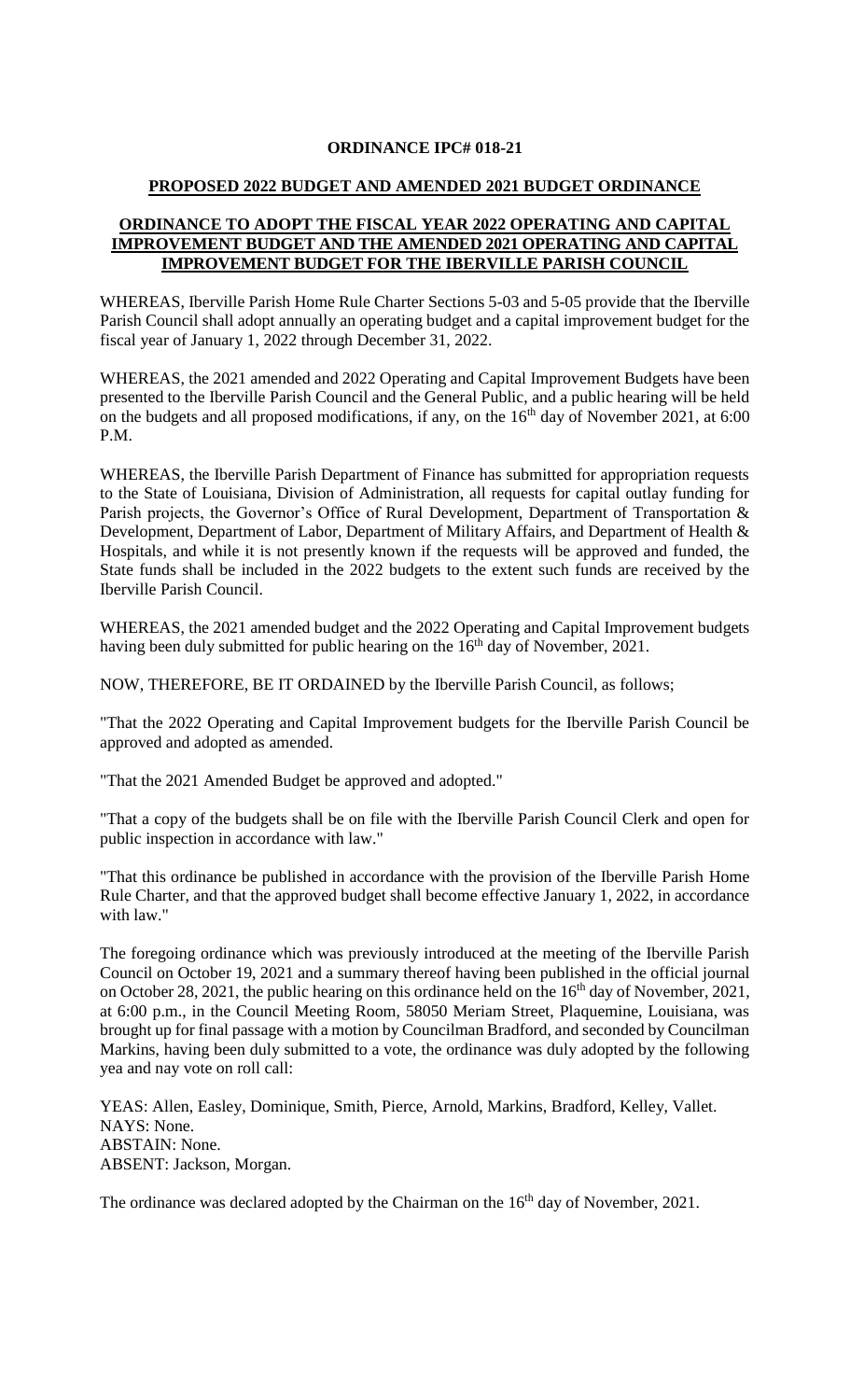#### **ORDINANCE IPC# 019-21**

#### **ORDINANCE TO ABANDON A PORTION OF DRAINAGE CANALS IDENTIFIED AS W 19-L 4 A AND W 19 – L 4 D LOCATED WITHIN IN ST. GABRIEL, LOUISIANA IN THE SYNGENTA INDUSTRIAL AREA**

WHEREAS, a portion of the drainage channels identified as W-19 - L 4 A AND W 19- L 4 D is located off of La. Highway 75 (River Road) in St. Gabriel, Louisiana as identified on map attached hereto and incorporated by reference is to be abandoned as said portion of drainage channel is no longer needed for the properties surrounding the Syngenta industrial area.

WHEREAS, this portion of the drainage canals, W 19 - L 4 A AND W 19 - L 4 D, drains the land located solely within the industrial area and Syngenta has installed culverts and railroad crossings within these channels, and the portions being abandoned herein are not necessary for the proper drainage of the area surrounding the industrial area. These portions of the drainage canals, W 19 - L4A and W 19 - L4D, shall be abandoned as depicted on the attached map and said area comprising the drainage channel shall revert to full ownership of the adjacent landowner.

WHEREAS, the abandonment of the portion of drainage canals identified as W 19 - L4A and W 19 - L4D within the area depicted on the attached map will not have any adverse effect on the surrounding area and the property owner shall be responsible for drainage of the area.

NOW, THEREFORE, BE IT ORDAINED by the Iberville Parish Council as follows: That that portion of Drainage Canals identified as W 19 - L4A and W 19 - L4D, described above, shall be abandoned as a public drainage canal and shall be maintained solely by property owner.

The foregoing ordinance which was previously introduced at the meeting of the Iberville Parish Council on October 19, 2021 and a summary thereof having been published in the official journal on October 28, 2021, the public hearing on this ordinance held on the  $16<sup>th</sup>$  day of November, 2021, at 6:00 p.m., in the Council Meeting Room, 58050 Meriam Street, Plaquemine, Louisiana, was brought up for final passage with a motion by Councilman Bradford, and seconded by Councilman Markins, having been duly submitted to a vote, the ordinance was duly adopted by the following yea and nay vote on roll call:

YEAS: Allen, Easley, Dominique, Smith, Pierce, Arnold, Markins, Bradford, Kelley, Vallet. NAYS: None. ABSTAIN: None. ABSENT: Jackson, Morgan.

The ordinance was declared adopted by the Chairman on the  $16<sup>th</sup>$  day of November, 2021.

#### **ORDINANCE IPC # 020-21**

#### **ORDINANCE TO DECLARE THE MALAPPORTIONMENT STATUS OF THE CURRENT DISTRICTING PLAN OF THE PARISH'S SINGLE MEMBER ELECTION DISTRICTS OF THE IBERVILLE PARISH COUNCIL UTILIZING THE POPULATION DATA FROM THE 2020 FEDERAL DECENNIAL CENSUS; AND OTHERWISE TO PROVIDE WITH RESPECT THERETO**

WHEREAS, the IBERVILLE PARISH COUNCIL is elected from single member districts;

WHEREAS, interposing the population data from the 2020 federal decennial census into the current districting plan for the IBERVILLE PARISH COUNCIL discloses that there are districts with plan the exceed the acceptable population deviation under the principal of one-person-onevote;

WHEREAS, Louisiana law requires the IBERVILLE PARISH COUNCIL to declare whether its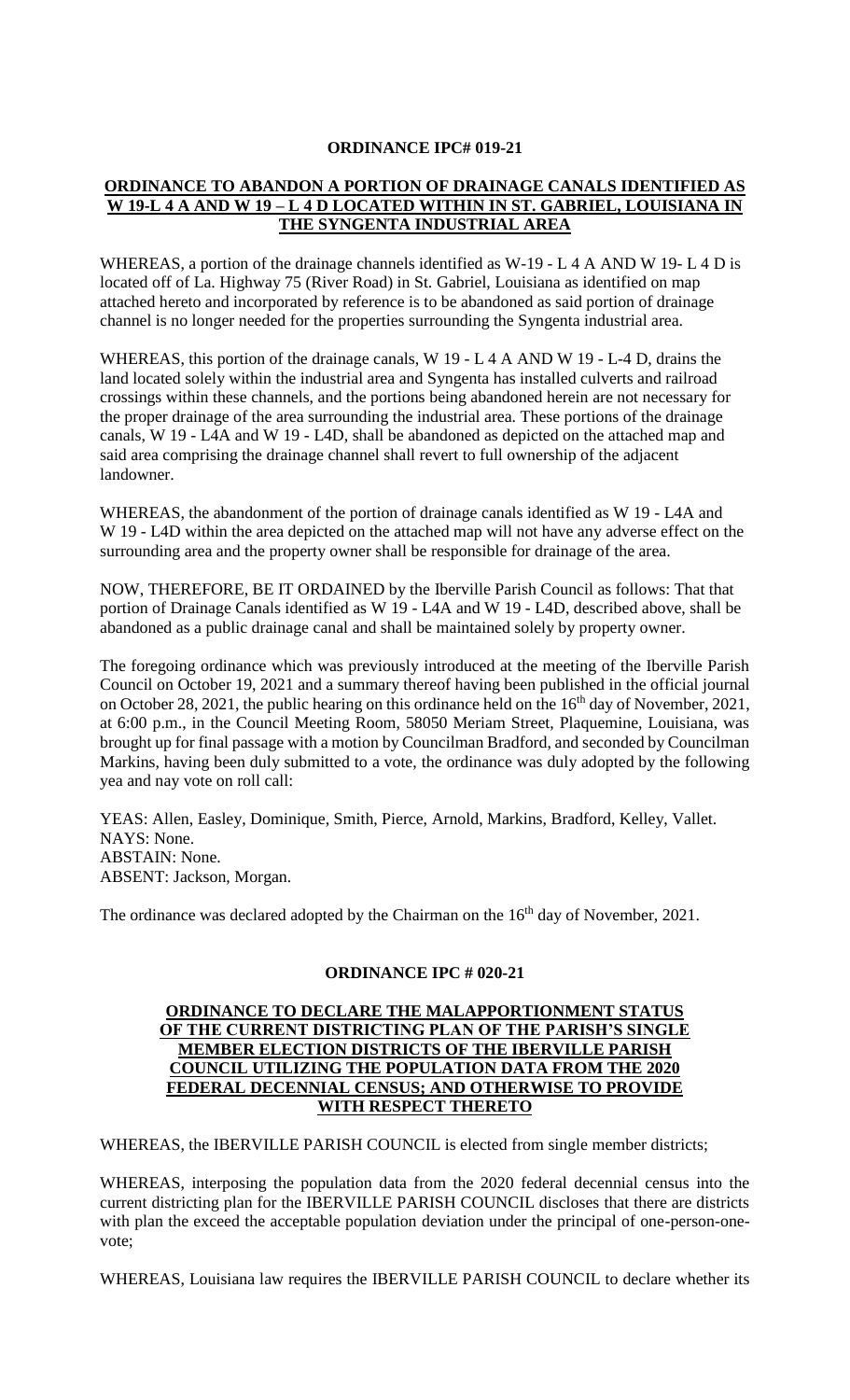existing districting plan is malapportioned following a federal decennial census;

NOW, THEREFORE BE IT ORDAINED BY THE IBERVILLE PARISH COUNCIL THAT: The current districting plan of single member districts of the IBERVILLE PARISH COUNCIL is malapportioned utilizing the population data from the 2020 federal decennial census, and the IBERVILLE PARISH COUNCIL shall adopt a new districting plan for use in the next regularly scheduled election.

FURTHER BE IT ORDAINED THAT: The IBERVILLE PARISH COUNCIL authorizes and directs Strategic Demographics, LLC to further proceed with crafting a redistricting plan.

The foregoing ordinance which was previously introduced at the meeting of the Iberville Parish Council on October 19, 2021 and a summary thereof having been published in the official journal on October 28, 2021, the public hearing on this ordinance held on the  $16<sup>th</sup>$  day of November, 2021, at 6:00 p.m., in the Council Meeting Room, 58050 Meriam Street, Plaquemine, Louisiana, was brought up for final passage with a motion by Councilman Bradford, and seconded by Councilman Markins, having been duly submitted to a vote, the ordinance was duly adopted by the following yea and nay vote on roll call:

YEAS: Allen, Easley, Dominique, Smith, Pierce, Arnold, Markins, Bradford, Kelley, Vallet. NAYS: None. ABSTAIN: None. ABSENT: Jackson, Morgan.

The ordinance was declared adopted by the Chairman on the 16<sup>th</sup> day of November, 2021.

#### NEW BUSINESS

- A) Introduction of Ordinances
	- 1) Ordinance authorizing purchase of property for parking area at White Castle Boat Launch
	- 2) Ordinance authorizing purchase of property for access road connecting Lacroix Road to Dorcy Road for Closure of Railroad Crossing at Lacroix Road

Upon a motion by Councilwoman Easley, seconded by Councilman Markins it was moved that a public hearing be held on Tuesday, December 21, 2021 at 6:00 p.m. on the introduced ordinances.

The motion having been duly submitted to a vote, was duly adopted by the following yea and nay votes on roll call:

YEAS: Allen, Easley, Dominique, Smith, Pierce, Arnold, Bradford, Markins, Kelley, Vallet. NAYS: None. ABSTAIN: None. ABSENT: None.

The motion was declared adopted by the Chairman on November 16, 2021.

#### RESOLUTION COMMITTEE REPORT

The Resolution Committee met on Tuesday, November 16, 2021 at 6:12 p.m., followed by the roll call with the following Resolution Committee Members only in attendance: Smith, Vallet, Pierce, Arnold, Kelley, Markins, Dominique.

Absent: Jackson, Morgan.

The following resolution was read aloud by Mr. Songy:

A) Resolution to declare legal holidays for 2022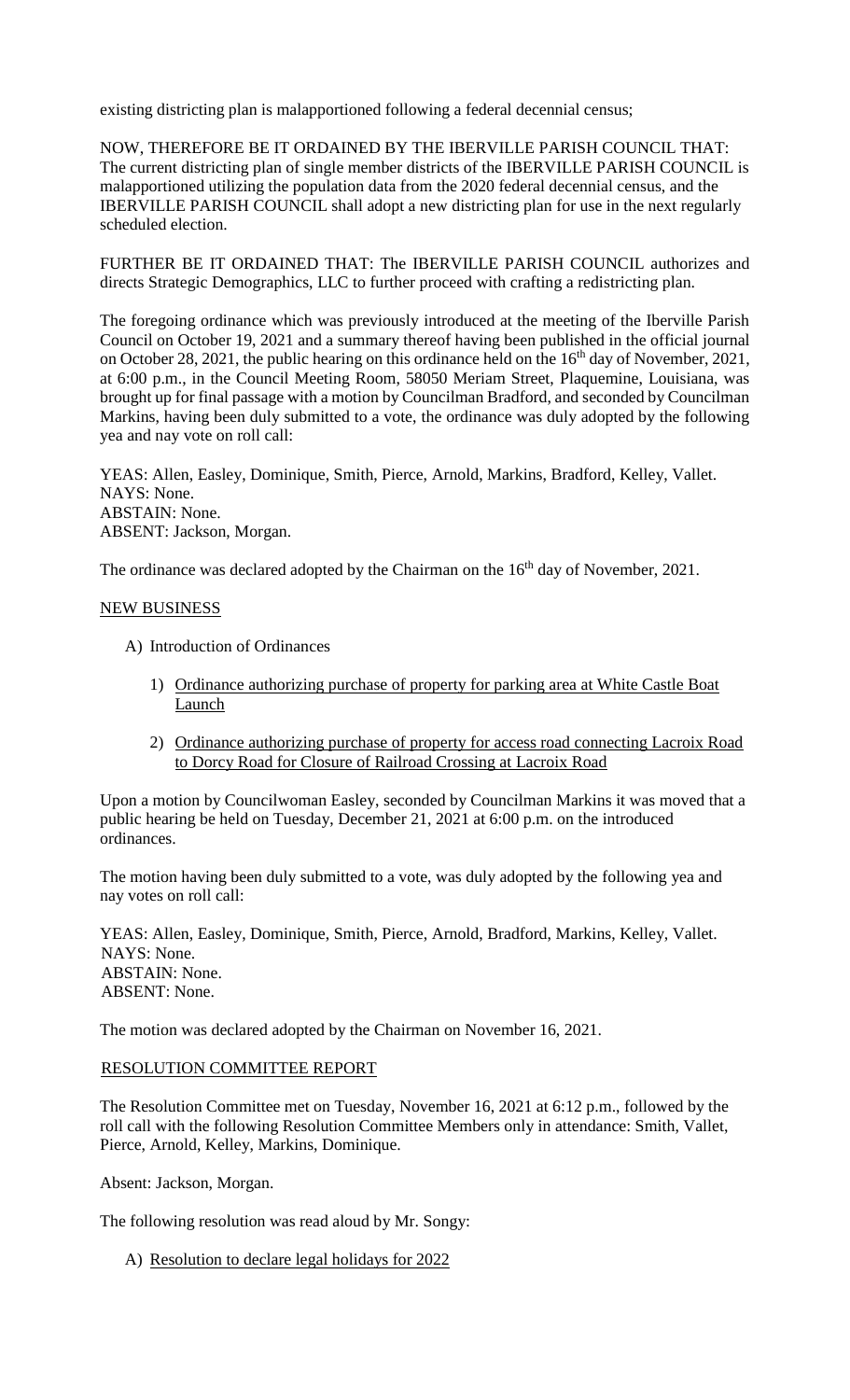- B) Resolution authorizing naming athletic fields at the new Belleview Park in memory of M. Dale Stampley
- C) Resolution for authorization to enter into Cooperative Endeavor Agreement between Iberville Parish and East Baton Rouge Parish for desnagging of Bayou Manchac from Highway 30 in St. Gabriel to Alligator Bayou Floodgates

Councilman Vallet made a recommendation to forward the resolutions to the regular meeting, seconded by Councilman Markins. The recommendation having been duly submitted to a vote was duly adopted by the following yea and nay votes on roll call by Resolution Committee Members only:

YEAS: Smith, Vallet, Pierce, Arnold, Kelley, Markins, Dominique. NAYS: None. ABSTAIN: None. ABSENT: Jackson, Morgan.

The recommendation was declared adopted by the Chairman to forward these items to the regular meeting.

During the Regular Meeting:

# **RESOLUTION IPC# 2021-019**

## **RESOLUTION TO DECLARE LEGAL HOLIDAYS FOR 2022**

 The following resolution was introduced by Councilman Kelley and seconded by Councilman Pierce.

 WHEREAS, pursuant to the provisions of La. R.S. 1:55 and the Home Rule Charter, the Iberville Parish Council hereby approves the attached holiday schedule as public holidays for its employees.

NOW, THEREFORE, BE IT RESOLVED BY the Iberville Parish Council as follows:

 "That the attached holiday schedule for 2022 is hereby approved for parish council employees, insofar as practical, and that those essential public safety personnel and employees whose service is necessary and indispensable and required for the efficient administration of parish government shall be required to work on said holidays."

The above resolution was duly adopted in regular session this  $16<sup>th</sup>$  day of November, 2021, by the following vote on roll call;

YEAS: Allen, Easley, Dominique, Smith, Pierce, Arnold, Markins, Bradford, Kelley, Vallet. NAYS: None. ABSTAIN: None. ABSENT: Jackson, Morgan.

The resolution was declared adopted by the Chairman on  $16<sup>th</sup>$  day of November, 2021.

#### **RESOLUTION IPC# 2021-020**

## **RESOLUTION TO AUTHORIZE THE NAMING OF THE NEW RECREATION AND SPORTS FIELD AT THE BELLEVIEW PARK IN HONOR OF DALE STAMPLEY**

The following resolution was introduced by Councilman Kelley and seconded by Councilman Pierce.

WHEREAS, the Iberville Parish Parks and Recreation District was created under the provisions of LA R.S. 33:4569 (Act No. 557 of 1983).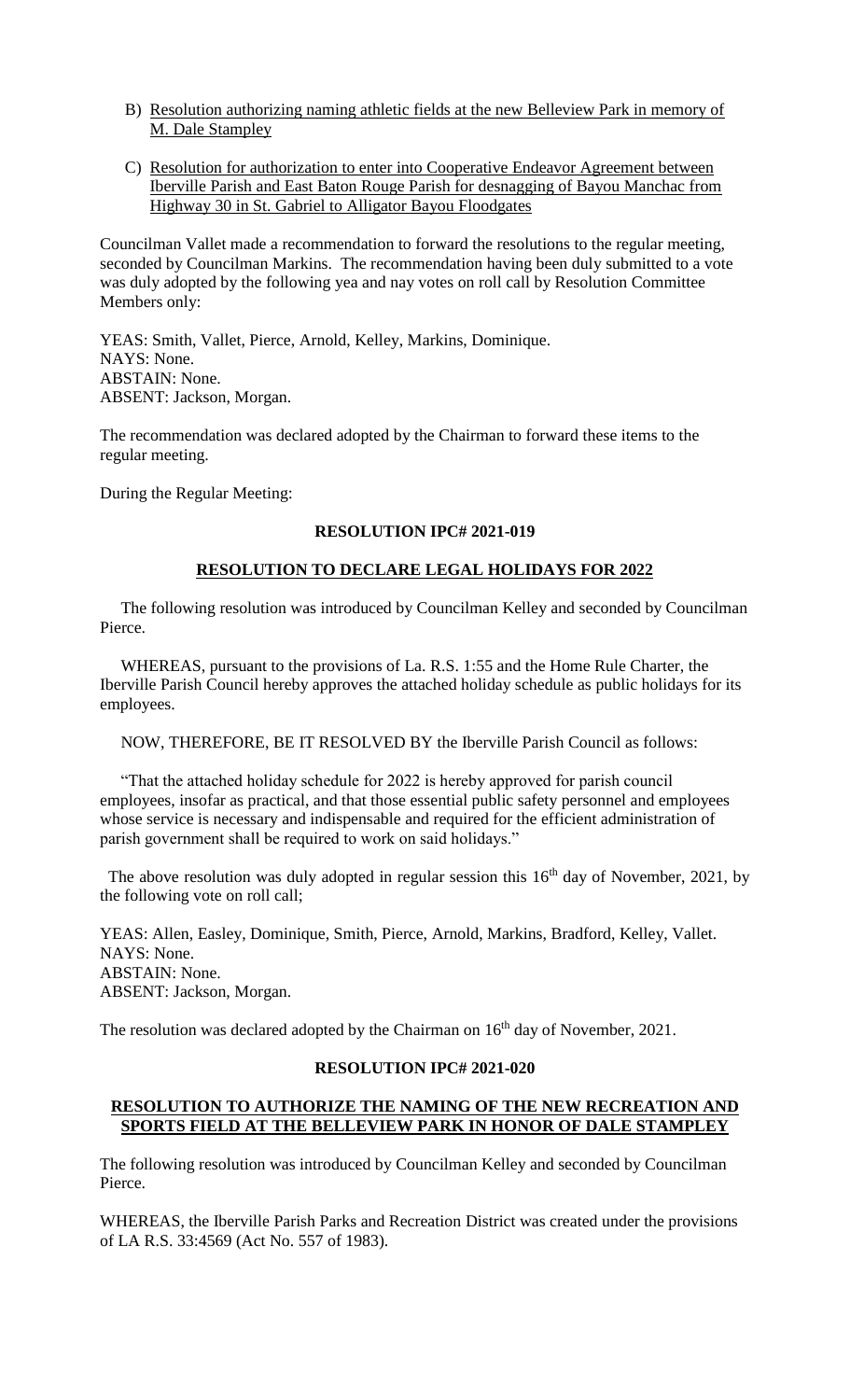WHEREAS, the original Iberville Parish Parks and Recreation District was governed by a Board of Commissioners consisting of seven (7) citizen members who were not elected officials and four (4) ex-officio members.

WHEREAS, LA R.S. 33:4569.1 was amended by Act No. 61 of 2019 to provide that the governing authority of the Parish shall serve as members of the Board of Commissioners for Iberville Parish Parks and Recreation District.

WHEREAS, LA R.S. 33:4569.3 provides that all immovable property acquired or purchased by Iberville Parish Parks and Recreation District shall be acquired in the name of the Iberville Parish Governing authority and shall be held for the District.

WHEREAS, LA R.S. 42:267 provides that except as otherwise provided by law, no public building or public park shall be named in honor of any living person.

WHEREAS, the former Iberville Parish Police Jury in 1981 provided for a group of Parish citizens and officials to explore the creation of a Parish wide recreational program to be operated at a governmental district. Dale Stampley was appointed to this group of citizens to explore the possibility of creating a Parish wide recreational program District.

WHEREAS, Dale Stampley was a life long resident of Iberville Parish. He and his family operated "Dales Trading Post" located in the Bayou Sorrell community for many years and was known for his kindness, generosity and would always lend a helping hand to others when in need.

WHEREAS, Dale Stampley was an avid sports fan and participated in baseball and softball programs his entire life and was always present to watch his children, grandchildren and others participate in athletic programs throughout Iberville Parish. He lived and breathed baseball/softball especially when he was a long-time player for the Gerace Parts Pups softball team in Iberville Parish.

WHEREAS, Dale Stampley was appointed by the Iberville Parish Police Jury to serve on the first Board of Commissioners of Iberville Parish Parks and Recreation District and began his service at the first meeting held in December, 1983 and Dale Stampley continued his service as a Board member until January, 1997.

WHEREAS, Dale Stampley served as Board President for the Iberville Parish Parks and Recreation District from January 1987 through January 1997 and he worked tirelessly with the members of the Iberville Parish Police Jury to develop and enhance parks and recreational facilities throughout Iberville Parish.

WHEREAS, Dale Stampley was employed by the Iberville Parish Council from 2009 until 2021 in various positions until his untimely death on March 23, 2021 while in route to the North Iberville Community Center in Rosedale, LA to assist the Office of Community Services in providing service to the residents of the northern portion of Iberville Parish.

WHEREAS, Dale Stampley was a beloved resident of Iberville Parish and touched many lives through the operation of "Dale's Trading Post", service on the Iberville Parish Parks and Recreation District Board of Commissioners, and as a devoted employee of the Iberville Parish Council.

WHEREAS, Dale Stampley is deserving of having the playing field at the new Belleview Park named in his honor in recognition of his dedicated service to Iberville Parish and the Parks and Recreation District.

NOW THEREFORE, BE IT RESOLVED that the playing field at the new Belleview Park be appropriately marked and identified to honor the public service legacy of Dale Stampley.

The above resolution was duly adopted in regular session this  $16<sup>th</sup>$  day of November, 2021 by the following vote on roll call:

YEAS: Allen, Easley, Dominique, Smith, Pierce, Arnold, Markins, Bradford, Kelley, Vallet.